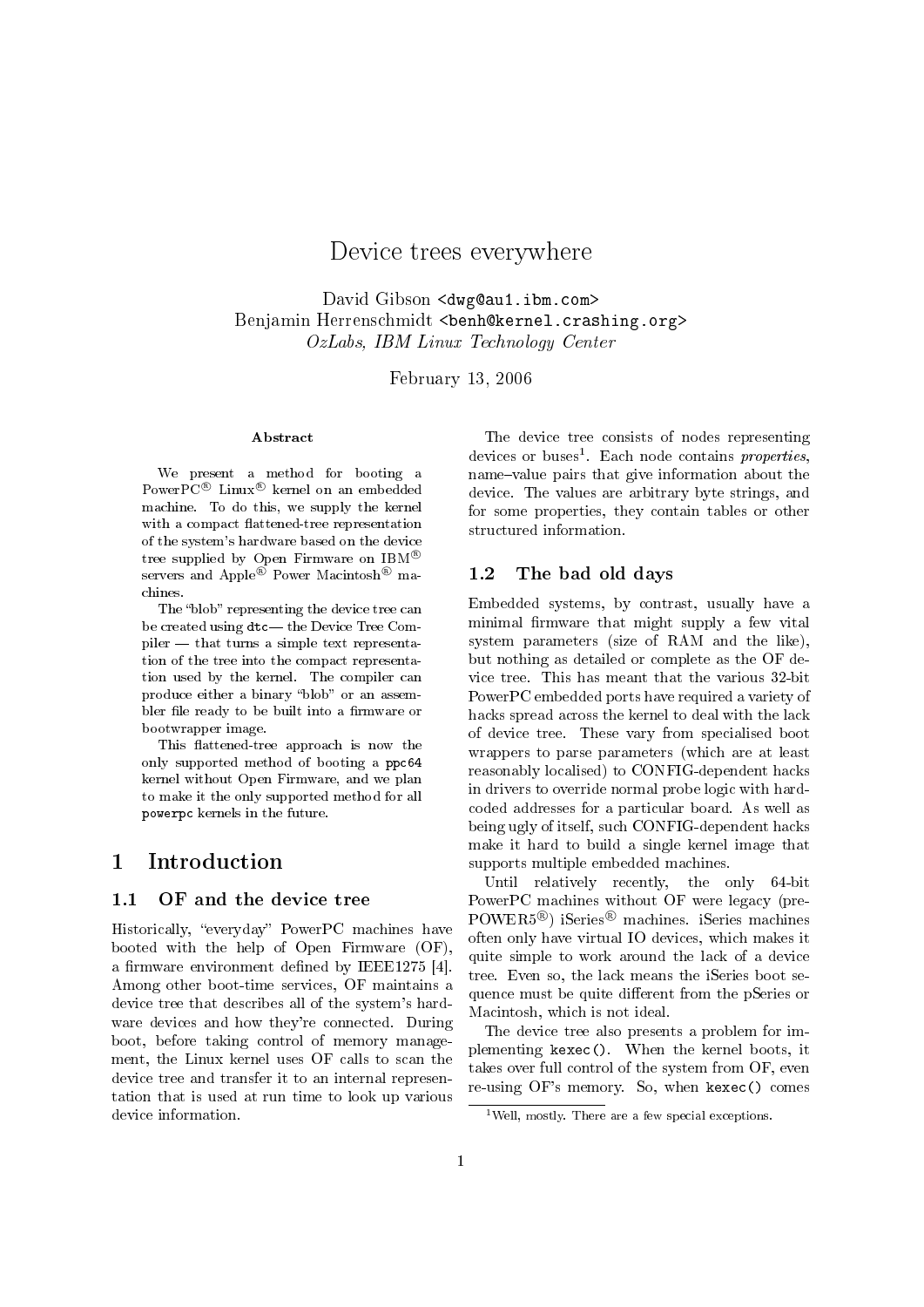to boot another kernel, OF is no longer around for the second kernel to query.

## 2 The Flattened Tree

In May 2005 Ben Herrenschmidt implemented a new approach to handling the device tree that addresses all these problems. When booting on OF systems, the first thing the kernel runs is a small piece of code in prom\_init.c, which executes in the context of OF. This code walks the device tree using OF calls, and transcribes it into a compact, flattened format. The resulting device tree "blob" is then passed to the kernel proper, which eventually unflattens the tree into its runtime form. This blob is the only data communicated between the prom\_init.c bootstrap and the rest of the kernel.

When OF isn't available, either because the machine doesn't have it at all or because kexec() has been used, the kernel instead starts directly from the entry point taking a flattened device tree. The device tree blob must be passed in from outside, rather than generated by part of the kernel from OF. For kexec(), the userland kexec tools build the blob from the runtime device tree before invoking the new kernel. For embedded systems the blob can come either from the embedded bootloader, or from a specialised version of the zImage wrapper for the system in question.

### 2.1 Properties of the flattened tree

The flattened tree format should be easy to handle, both for the kernel that parses it and the bootloader that generates it. In particular, the following properties are desirable:

- *relocatable*: the bootloader or kernel should be able to move the blob around as a whole, without needing to parse or adjust its internals. In practice that means we must not use pointers within the blob.
- insert and delete: sometimes the bootloader might want to make tweaks to the flattened tree, such as deleting or inserting a node (or whole subtree). It should be possible to do this without having to effectively regenerate the whole flattened tree. In practice this means limiting the use of internal offsets in the blob

that need recalculation if a section is inserted or removed with memmove().

• compact: embedded systems are frequently short of resources, particularly RAM and flash memory space. Thus, the tree representation should be kept as small as conveniently possible.

#### 2.2 Format of the device tree blob



Figure 1: Device tree blob layout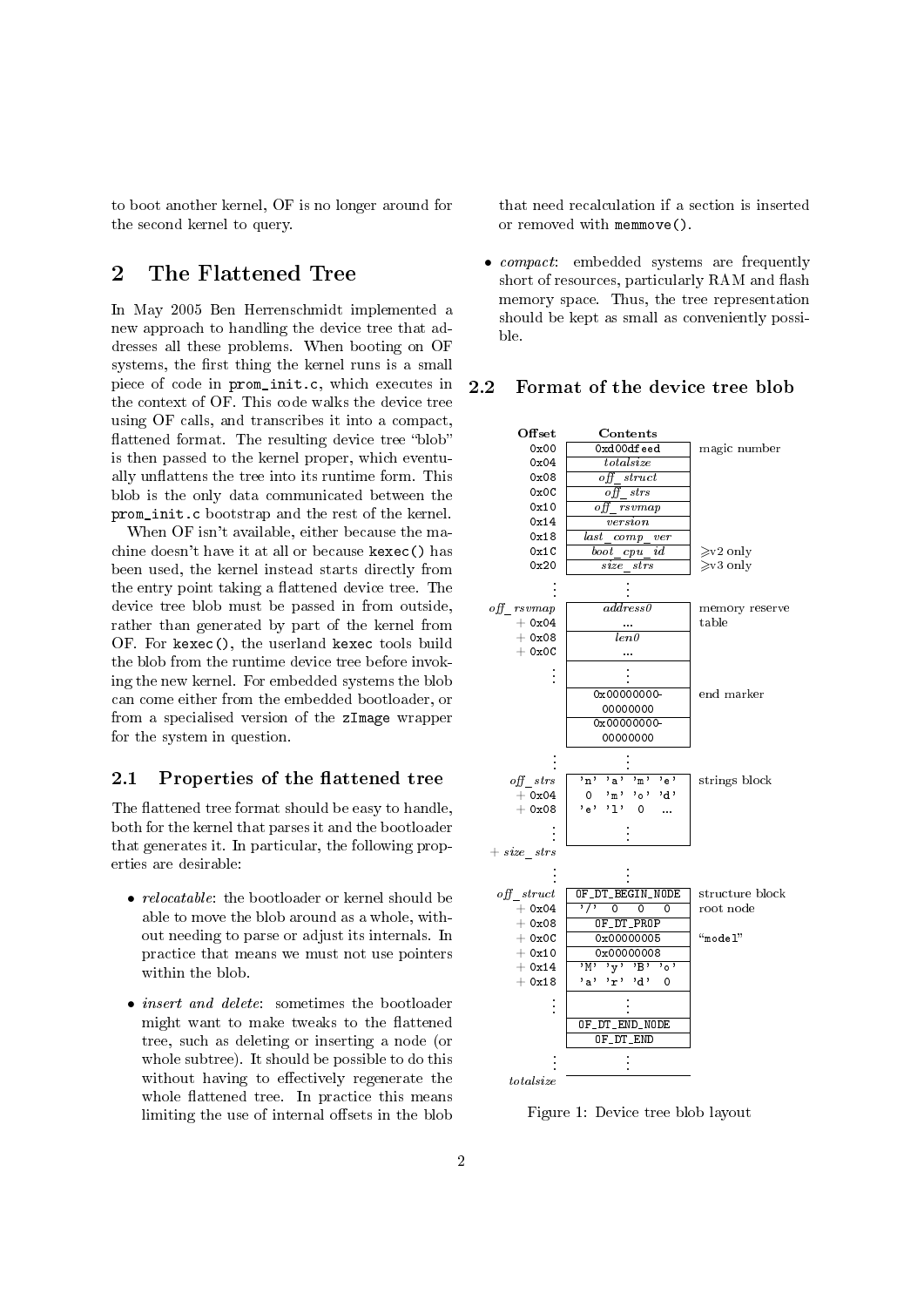The format for the blob we devised, was first described on the linuxppc64-dev mailing list in [2]. The format has since evolved through various revisions, and the current version is included as part of the dtc (see  $\S 3$ ) git tree, [1].

Figure 1 shows the layout of the blob of data containing the device tree. It has three sections of variable size: the memory reserve table, the structure block and the strings block. A small header gives the blob's size and version and the locations of the three sections, plus a handful of vital parameters used during early boot.

The memory reserve map section gives a list of regions of memory that the kernel must not use<sup>2</sup>. The list is represented as a simple array of (address, size) pairs of 64 bit values, terminated by a zero size entry. The strings block is similarly simple, consisting of a number of null-terminated strings appended together, which are referenced from the structure block as described below.

The structure block contains the device tree proper. Each node is introduced with a 32-bit OF\_DT\_BEGIN\_NODE tag, followed by the node's name as a null-terminated string, padded to a 32 bit boundary. Then follows all of the properties of the node, each introduced with a OF\_DT\_PROP tag, then all of the node's subnodes, each introduced with their own OF\_DT\_BEGIN\_NODE tag. The node ends with an OF\_DT\_END\_NODE tag, and after the OF\_DT\_END\_NODE for the root node is an OF\_DT\_END tag, indicating the end of the whole tree<sup>3</sup> . The structure block starts with the OF\_DT\_BEGIN\_NODE introducing the description of the root node (named /).

Each property, after the OF\_DT\_PROP , has a 32 bit value giving an offset from the beginning of the strings block at which the property name is stored. Because it's common for many nodes to have properties with the same name, this approach can substantially reduce the total size of the blob. The name offset is followed by the length of the property value (as a 32-bit value) and then the data itself padded to a 32-bit boundary.

#### 2.3 Contents of the tree

Having seen how to represent the device tree structure as a flattened blob, what actually goes into the tree? The short answer is "the same as an OF tree". On OF systems, the flattened tree is transcribed directly from the OF device tree, so for simplicity we also use OF conventions for the tree on other systems.

In many cases a flat tree can be simpler than a typical OF provided device tree. The flattened tree need only provide those nodes and properties that the kernel actually requires; the flattened tree generally need not include devices that the kernel can probe itself. For example, an OF device tree would normally include nodes for each PCI device on the system. A flattened tree need only include nodes for the PCI host bridges; the kernel will scan the buses thus described to find the subsidiary devices. The device tree can include nodes for devices where the kernel needs extra information, though: for example, for ISA devices on a subsidiary PCI/ISA bridge, or for devices with unusual interrupt routing.

Where they exist, we follow the IEEE1275 bindings that specify how to describe various buses in the device tree (for example, [5] describe how to represent PCI devices). The standard has not been updated for a long time, however, and lacks bindings for many modern buses and devices. In particular, embedded specific devices such as the various System-on-Chip buses are not covered. We intend to create new bindings for such buses, in keeping with the general conventions of IEEE1275 (a simple such binding for a System-on-Chip bus was included in [3] a revision of [2]).

One complication arises for representing "phandles" in the flattened tree. In OF, each node in the tree has an associated phandle, a 32-bit integer that uniquely identifies the node<sup>4</sup>. This handle is used by the various OF calls to query and traverse the tree. Sometimes phandles are also used within the tree to refer to other nodes in the tree. For example, devices that produce interrupts generally have an interrupt-parent property giving the phandle of the interrupt controller that handles interrupts from this device. Parsing these and other interrupt related properties allows the kernel to build a com-

 $2$ Usually such ranges contain some data structure initialised by the firmware that must be preserved by the kernel.

<sup>3</sup>This is redundant, but included for ease of parsing.

<sup>&</sup>lt;sup>4</sup>In practice usually implemented as a pointer or offset within OF memory.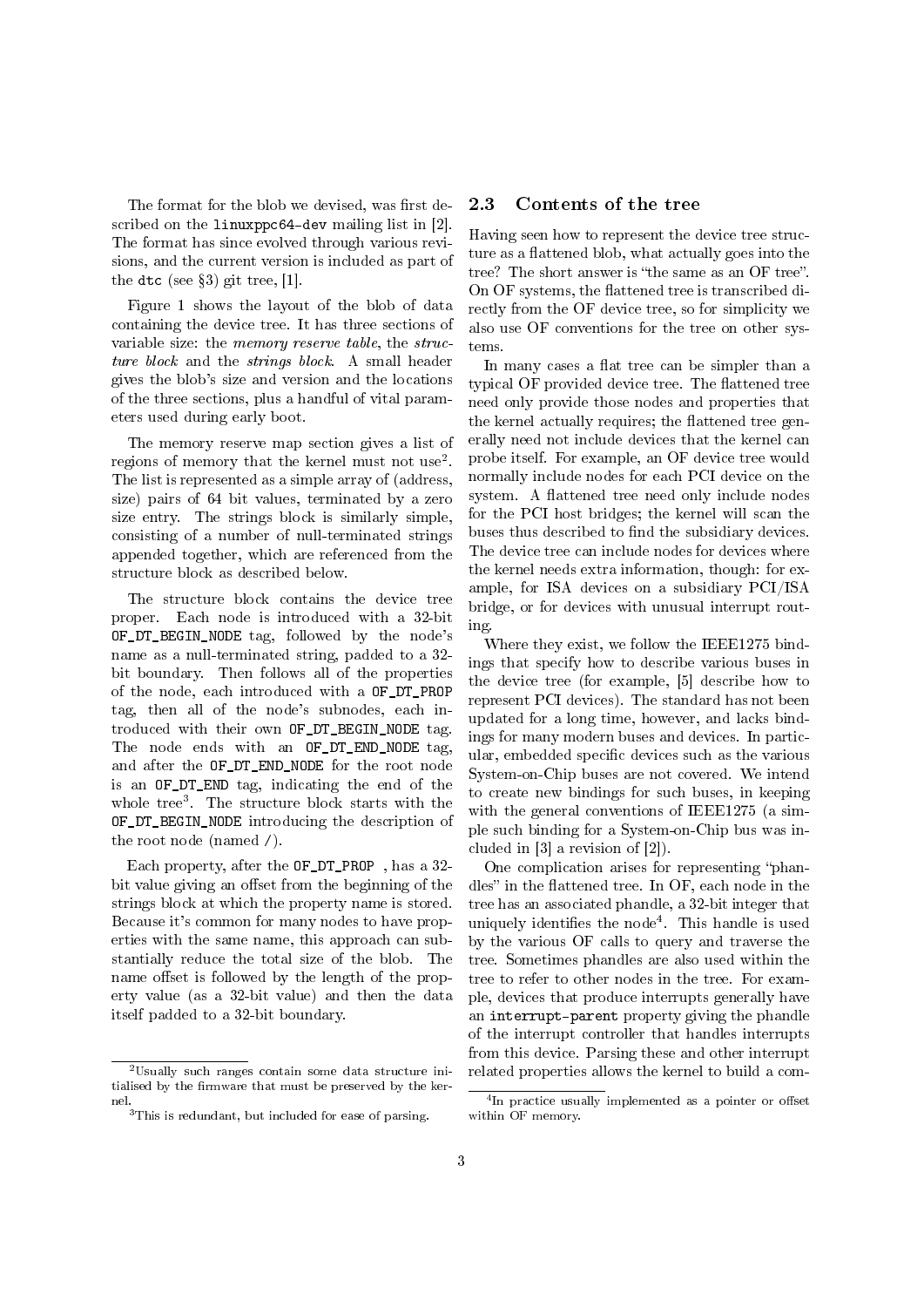plete representation of the system's interrupt tree, which can be quite different from the tree of bus connections.

2

8

22

 $rac{28}{29}$ 

33

38

In the flattened tree, a node's phandle is represented by a special linux,phandle property. When the kernel generates a flattened tree from OF, it adds a linux,phandle property to each node, containing the phandle retrieved from OF. When the tree is generated without OF, however, only nodes that are actually referred to by phandle need to have this property.

Another complication arises because nodes in an OF tree have two names. First they have the "unit" name", which is how the node is referred to in an OF path. The unit name generally consists of a device type followed by an @ followed by a unit address. For example /memory@0 is the full path of a memory node at address 0, /ht@0,f2000000/pci@1 is the path of a PCI bus node, which is under a  $HyperTransform^{\mathcal{TM}}$  bus node. The form of the unit address is bus dependent, but is generally derived from the node's reg property. In addition, nodes have a property, name, whose value is usually equal to the first path of the unit name. For example, the nodes in the previous example would have name properties equal to memory and pci, respectively. To save space in the blob, the current version of the flattened tree format only requires the unit names to be present. When the kernel unflattens the tree, it automatically generates a name property from the node's path name.

### 3 The Device Tree Compiler

As we've seen, the flattened device tree format provides a convenient way of communicating device tree information to the kernel. It's simple for the kernel to parse, and simple for bootloaders to manipulate. On OF systems, it's easy to generate the attened tree by walking the OF maintained tree. However, for embedded systems, the flattened tree must be generated from scratch.

Embedded bootloaders are generally built for a particular board. So, it's usually possible to build the device tree blob at compile time and include it in the bootloader image. For minor revisions of the board, the bootloader can contain code to make the necessary tweaks to the tree before passing it to the booted kernel.

```
1 | / memreserve / 0 x 20000000 - 0 x 21 FFFFFF;
 \begin{array}{c} 3 \\ 4 \end{array} / {
            4 model = " MyBoard ";
 5 compatible = "MyBoardFamily";
 6 # address - cells = \langle 2 \rangle;<br>7 # size - cells = \langle 2 \rangle:
           #size - cells = <2>;
\begin{array}{c|c}\n9 & \text{cpus } \{ \\
10 & \text{4ad}\n\end{array}# address - cells = \langle 1 \rangle;
11 \parallel \qquad #size-cells = <0>;
\begin{array}{c|c} 12 & \text{PowerPC, } 970@0 & \text{f} \\ 13 & \text{device type} \end{array}device_type = "cpu";\begin{array}{c|c}\n 14 \\
 15\n \end{array} reg = <0>;<br>
clock-freq
                      clock - frequency = \langle 5f5e1000 \rangle;
16 timebase - frequency = \langle1FCA055>;
17 linux, boot - cpu;
18 i-cache-size = <10000>;
19 \vert d-cache-size = <8000>;
20 };
21 \quad \rightarrow \quad\begin{array}{c|c} 23 \\ 24 \end{array} memory 00 {
                 24 device_type = " memory ";
25 memreg : reg = <00000000 00000000
26 00000000 20000000 >;
27 };
            29 mpic@0x3fffdd08400 {
30 /* Interrupt controller */
31 /* */
32 };
34 pci@4000000000000000 {<br>35 /* PCI host bridge
                 35 /* PCI host bridge */
\begin{array}{c|c}\n 36 \\
 37 \\
 \end{array} /* ... */
           \rightarrow:
39 chosen {
40 \vert bootargs = "root=/dev/sda2";
41 linux, platform = \langle 00000600 \rangle;<br>42 interrupt-controller =
                 interrupt - controller =
43 <br>
44 <br>
+ <br>
+ <br>
+ <br>
+ <br>
+ <br>
+ <br>
+ <br>
+ <br>
+ <br>
+ <br>
+ <br>
+ <br>
+ <br>
+ <br>
+ <br>
+ <br>
+ <br>
+ <br>
+ <br>
+ <br>
+ <br>
+ <br>
+ <br>
+ <br><br><br><br><br><br><br><br><br><br><br>
\begin{array}{c|c} 44 & , 3; \\ 45 & , 1; \end{array}\vert } ;
```
Figure 2: Example dtc source

The device trees for embedded boards are usually quite simple, and it's possible to hand construct the necessary blob by hand, but doing so is tedious. The "device tree compiler",  $dt c^5$ , is designed to make creating device tree blobs easier by converting a text representation of the tree into the necessary blob.

 $5$ dtc can be obtained from [1].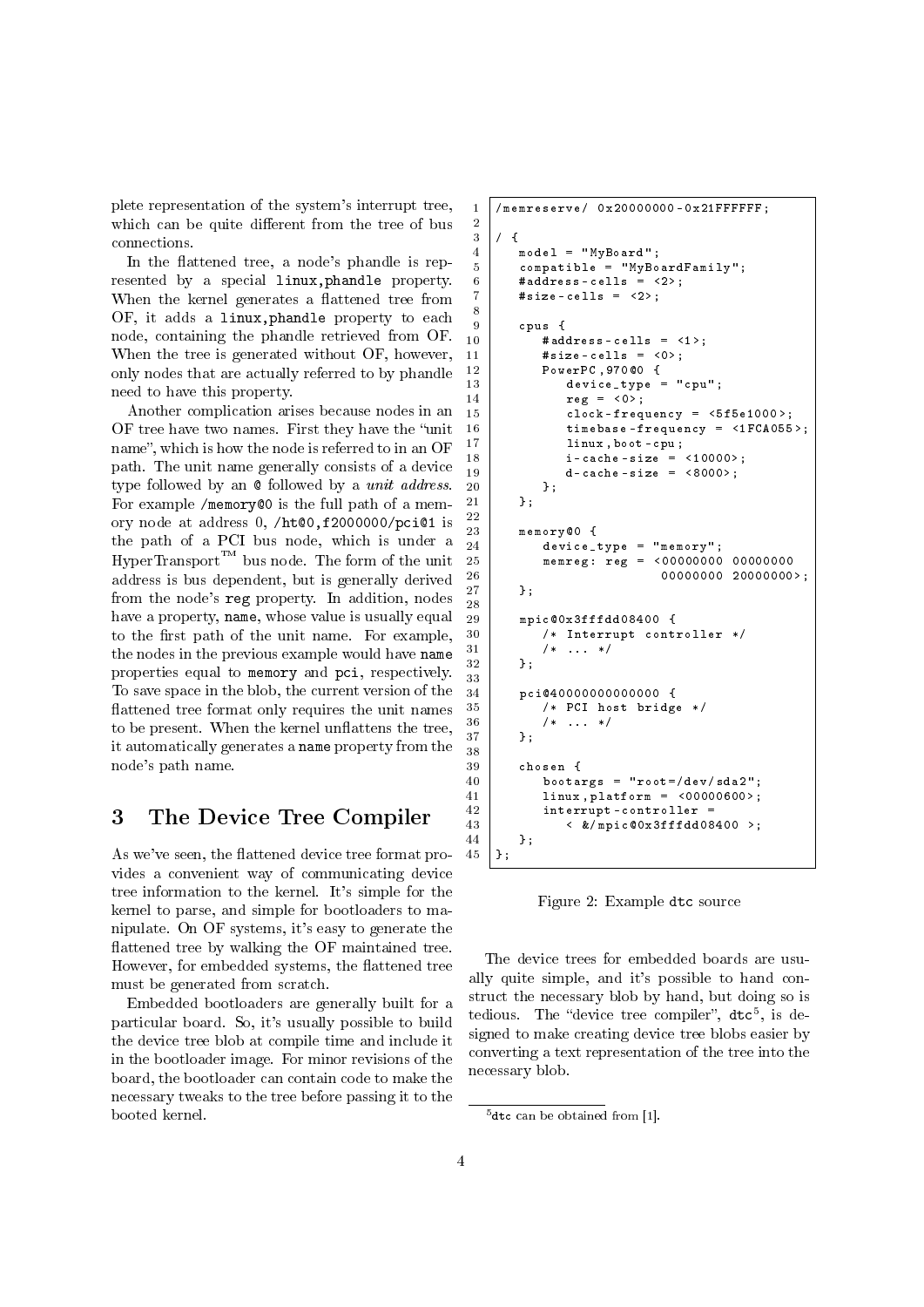#### 3.1 Input and output formats

As well as the normal mode of compiling a device tree blob from text source, dtc can convert a device tree between a number of representations. It can take its input in one of three different formats:

- source, the normal case. The device tree is described in a text form, described in §3.2.
- $\bullet$  blob (dtb), the flattened tree format described in §2.2. This mode is useful for checking a preexisting device tree blob.
- filesystem  $(fs)$ , input is a directory tree in the layout of /proc/device-tree (roughly, a directory for each node in the device tree, a file for each property). This is useful for building a blob for the device tree in use by the currently running kernel.

In addition, dtc can output the tree in one of three different formats:

- blob (dtb), as in  $\S 2.2$ . The most straightforward use of dtc is to compile from "source" to "blob" format.
- source  $(dts)$ , as in §3.2. If used with blob input, this allows dtc to act as a "decompiler".
- assembler source (asm). dtc can produce an assembler file, which will assemble into a .o file containing the device tree blob, with symbols giving the beginning of the blob and its various subsections. This can then be linked directly into a bootloader or firmware image.

For maximum applicability, dtc can both read and write any of the existing revisions of the blob format. When reading, dtc takes the version from the blob header, and when writing it takes a command line option specifying the desired version. It automatically makes any necessary adjustments to the tree that are necessary for the specified version. For example, formats before 0x10 require each node to have an explicit name property. When dtc creates such a blob, it will automatically generate name properties from the unit names.

#### 3.2 Source format

The "source" format for dtc is a text description of the device tree in a vaguely C-like form.

Figure 2 shows an example. The file starts with /memreserve/ directives, which gives address ranges to add to the output blob's memory reserve table, then the device tree proper is described.

Nodes of the tree are introduced with the node name, followed by a { ... }; block containing the node's properties and subnodes. Properties are given as just  $name = value$ ; The property values can be given in any of three forms:

- *string* (for example, "MyBoard"). The property value is the given string, including terminating NULL. C-style escapes ( $\t\$ ,  $\n\$ o and so forth) are allowed.
- *cells* (for example, <0 8000 f00000000>). The property value is made up of a list of 32-bit "cells", each given as a hex value.
- bytestring (for example, [1234abcdef]). The property value is given as a hex bytestring.

Cell properties can also contain references. Instead of a hex number, the source can give an ampersand (&) followed by the full path to some node in the tree. For example, in Figure 2, the /chosen node has an interrupt-controller property referring to the interrupt controller described by the node /mpic@0x3fffdd08400. In the output tree, the value of the referenced node's phandle is included in the property. If that node doesn't have an explicit phandle property, dtc will automatically create a unique phandle for it. This approach makes it easy to create interrupt trees without having to explicitly assign and remember phandles for the various interrupt controller nodes.

The dtc source can also include "labels", which are placed on a particular node or property. For example, Figure 2 has a label "memreg" on the reg property of the node /memory@0. When using assembler output, corresponding labels in the output are generated, which will assemble into symbols addressing the part of the blob with the node or property in question. This is useful for the common case where an embedded board has an essentially fixed device tree with a few variable properties, such as the size of memory. The bootloader for such a board can have a device tree linked in, including a symbol referring to the right place in the blob to update the parameter with the correct value determined at runtime.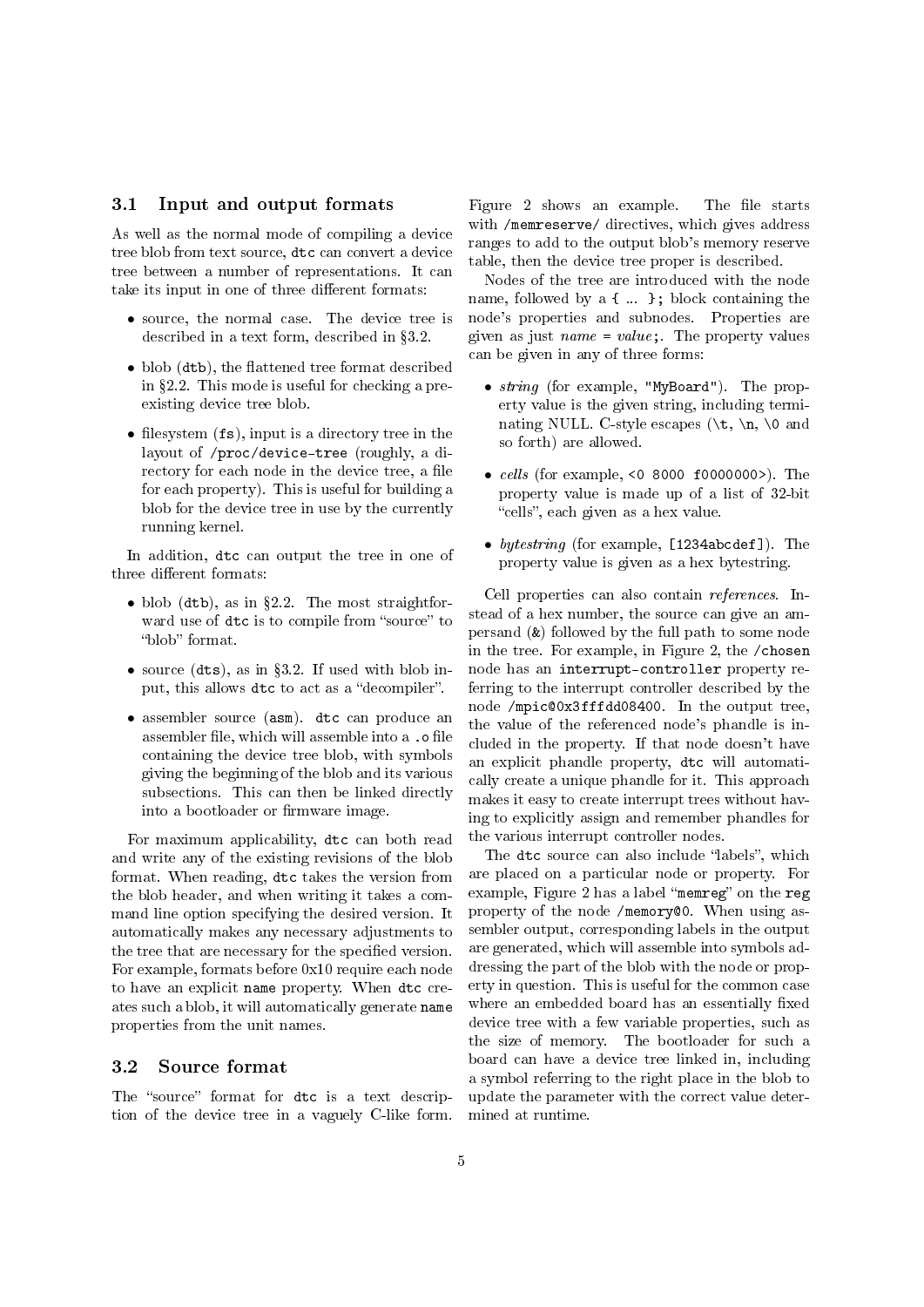#### 3.3 Tree checking

Between reading in the device tree and writing it out in the new format, dtc performs a number of checks on the tree:

- syntactic structure: dtc checks that node and property names contain only allowed characters and meet length restrictions. It checks that a node does not have multiple properties or subnodes with the same name.
- semantic structure: In some cases, dtc checks that properties whose contents are defined by convention have appropriate values. For example, it checks that reg properties have a length that makes sense given the address forms speci fied by the #address-cells and #size-cells properties. It checks that properties such as interrupt-parent contain a valid phandle.
- Linux requirements: dtc checks that the device tree contains those nodes and properties that are required by the Linux kernel to boot correctly.

These checks are useful to catch simple problems with the device tree, rather than having to debug the results on an embedded kernel. With the blob input mode, it can also be used for diagnosing problems with an existing blob.

## 4 Future Work

#### 4.1 Board ports

The flattened device tree has always been the only supported way to boot a ppc64 kernel on an embedded system. With the merge of ppc32 and ppc64 code it has also become the only supported way to boot any merged powerpc kernel, 32-bit or 64-bit. In fact, the old ppc architecture exists mainly just to support the old ppc32 embedded ports that have not been migrated to the flattened device tree approach. We plan to remove the ppc architecture eventually, which will mean porting all the various embedded boards to use the flattened device tree.

#### 4.2 dtc features

While it is already quite usable, there are a number of extra features that dtc could include to make creating device trees more convenient:

- better tree checking: Although dtc already performs a number of checks on the device tree, they are rather haphazard. In many cases dtc will give up after detecting a minor error early and won't pick up more interesting errors later on. There is a -f parameter that forces dtc to generate an output tree even if there are errors. At present, this needs to be used more often than one might hope, because dtc is bad at deciding which errors should really be fatal, and which rate mere warnings.
- binary include: Occasionally, it is useful for the device tree to incorporate as a property a block of binary data for some board-specific purpose. For example, many of Apple's device trees incorporate bytecode drivers for certain platform devices. dtc's source format ought to allow this by letting a property's value be read directly from a binary file.
- *macros*: it might be useful for dtc to implement some sort of macros so that a tree containing a number of similar devices (for example, multiple identical ethernet controllers or PCI buses) can be written more quickly. At present, this can be accomplished in part by running the source file through CPP before compiling with dtc. It's not clear whether "native" support for macros would be more useful.

## References

- [1] David Gibson et al., dtc, git tree, http:// ozlabs.org/~dgibson/dtc/dtc.git.
- [2] Benjamin Herrenschmidt, Booting the Linux/ppc kernel without Open Firmware, May 2005, v0.1, http://ozlabs.org/pipermail/ linuxppc64-dev/2005-May/004073.html.
- $[3] \underline{\hspace{2cm}}$ , Booting the Linux/ppc kernel without Open Firmware, November 2005, v0.5, http: //ozlabs.org/pipermail/linuxppc64-dev/ 2005-December/006994.html.
- [4] IEEE Standard for Boot (Initialization Conguration) Firmware: Core Requirements and